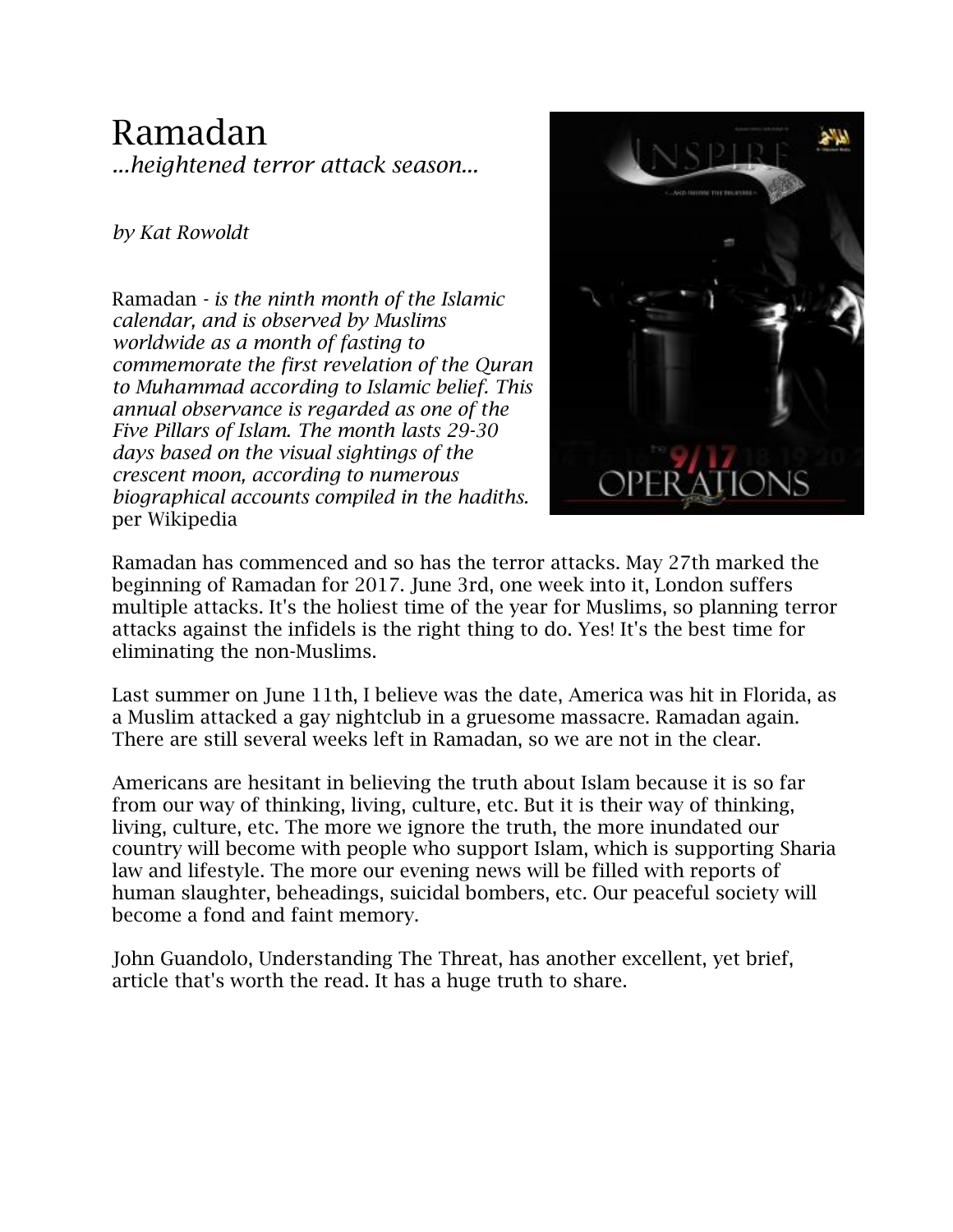

# Al Qaeda & ISIS are Correct About Islam

### *by John Guandolo*

When the Caliph of the Islamic caliphate, Abu Bakr al-Baghdadi, says Islam requires all muslims to participate in jihad until sharia is the law of the land, he is correct.

Al Qaeda's co-founder and former emir Osama bin Laden said: "It is a duty for the Umma with all its categories, men, women and youths, to give away themselves, their money, experiences and all types of material support...Jihad today is an imperative for every Muslim. The Umma will commit sin if it does not provide adequate material support for jihad."

Bin Laden was correct with regards to sharia and the requirements of Islam.

All authoritative sharia (Islamic law) mandates jihad (warfare against non-Muslims) until the world is under Islamic rule (sharia). There is no "other version" of Islam.

Al Qaeda, ISIS, the Muslim Brotherhood, and all jihadi organizations go to great lengths to ensure the muslim and non-muslim world understand what they are doing and why. They produce videos and publish magazines to detail their legal reasoning under sharia for their actions.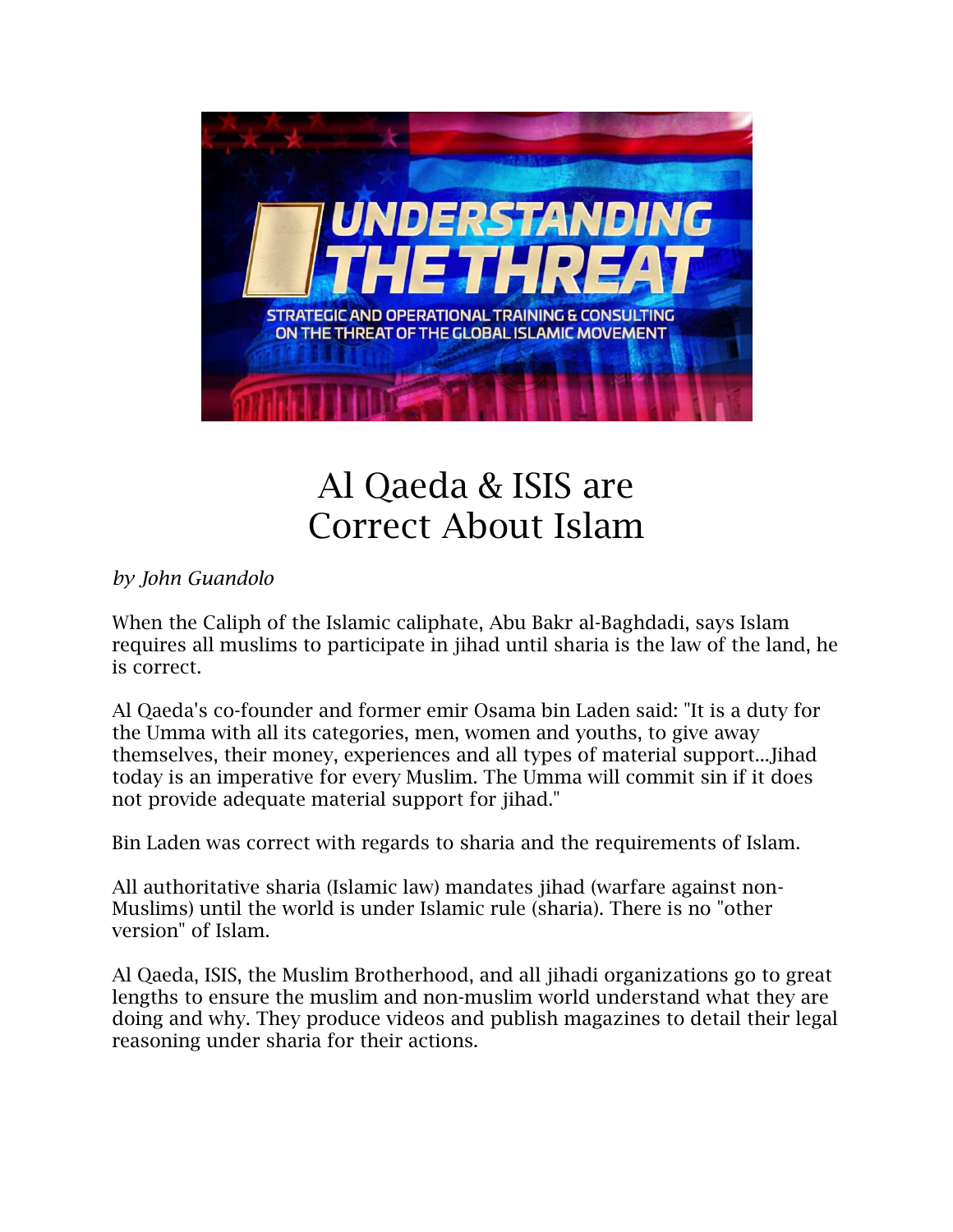One simple example from Al [Qaeda's "Inspire" magazine](http://jihadology.net/category/inspire-magazine/) reveals Al Qaeda is very concerned about following the commands of Islam's god Allah and their prophet Mohammad.

In the Fall 2016 edition Inspire magazine, Al Qaeda's emir, Sheikh Ayman al Zawahiri, states: "These blessed (9/11/01) raids came to tell to the materialistic, secular West - the West of temptation, pleasure and benefit - to pay attention and wake up and realize who it is fighting, or rather, doing jihad against you. It is the Muslim Ummah, the Ummah of Tawhid (oneness of god)...the Ummah of Jihad and martyrdom...the Ummah of chastity and morality...the Ummah of the amazing Qur'an..."

UTT has not found anywhere in Al Qaeda or ISIS's writings where their understanding of the requirements of sharia as it relates to jihad (warfare) against the West is incorrect.

And therein lies the problem.

Leaders of the West respond to attacks in Manchester, Nice, Boston, Philadelphia, Fort Lauderdale and elsewhere by immediately telling us the actions of the muslims involved have "nothing to do with Islam."

Actually, the attacks by muslims against non-muslims have everything to do with Islam. Allah commands warfare against non-muslims in the Koran. Mohammad - Islam's "perfect example" for muslims to follow - said he was commanded to fight the unbelievers. Mohammad fought the unbelievers. Mohammad beheaded Jews at the Battle of the Trench. Mohammad tortured. Mohammad condoned the killing of people who mocked him.

No gray area. Not very complicated.

............................................................................................... end.

This past week I attended a Cyber Security Conference with national level presenters from military to global companies. This is a whole other area of concern where we are vulnerable. I will have a report and the videos from the day-long event for you next week. If you work online, use the internet, then you need to know this information. If you're reading this, your online!

Until next time...

*Kat Rowoldt*

Christian Reporter News www.ChristianReporterNews.com